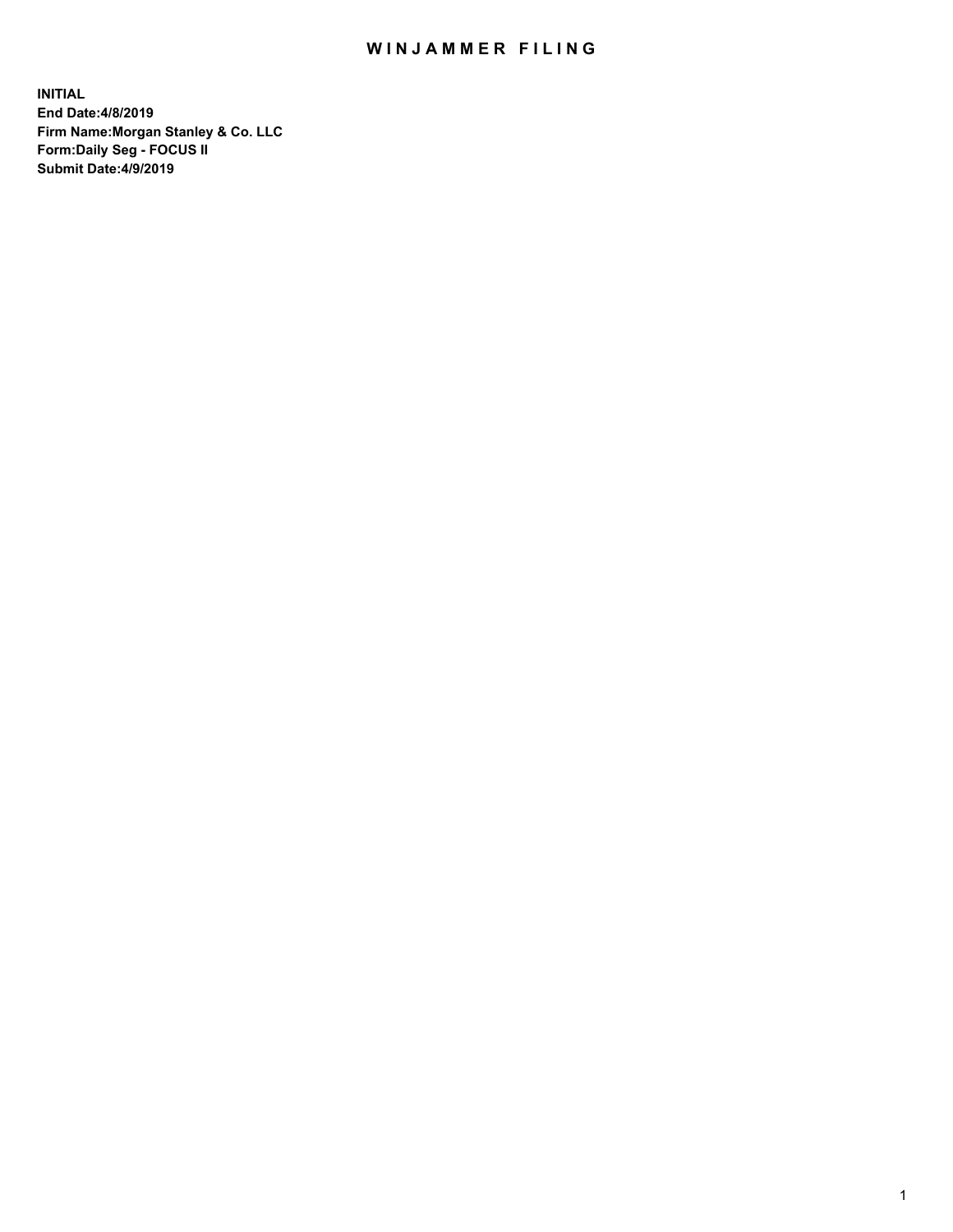**INITIAL End Date:4/8/2019 Firm Name:Morgan Stanley & Co. LLC Form:Daily Seg - FOCUS II Submit Date:4/9/2019 Daily Segregation - Cover Page**

| Name of Company                                                                                                                                                                                                                                                                                                                | Morgan Stanley & Co. LLC                                    |
|--------------------------------------------------------------------------------------------------------------------------------------------------------------------------------------------------------------------------------------------------------------------------------------------------------------------------------|-------------------------------------------------------------|
| <b>Contact Name</b>                                                                                                                                                                                                                                                                                                            | <b>Ikram Shah</b>                                           |
| <b>Contact Phone Number</b>                                                                                                                                                                                                                                                                                                    | 212-276-0963                                                |
| <b>Contact Email Address</b>                                                                                                                                                                                                                                                                                                   | Ikram.shah@morganstanley.com                                |
| FCM's Customer Segregated Funds Residual Interest Target (choose one):<br>a. Minimum dollar amount: ; or<br>b. Minimum percentage of customer segregated funds required:% ; or<br>c. Dollar amount range between: and; or<br>d. Percentage range of customer segregated funds required between:% and%.                         | 235,000,000<br><u>0</u><br>0 <sub>0</sub><br>00             |
| FCM's Customer Secured Amount Funds Residual Interest Target (choose one):<br>a. Minimum dollar amount: ; or<br>b. Minimum percentage of customer secured funds required:% ; or<br>c. Dollar amount range between: and; or<br>d. Percentage range of customer secured funds required between:% and%.                           | 140,000,000<br><u>0</u><br>0 <sub>0</sub><br>0 <sub>0</sub> |
| FCM's Cleared Swaps Customer Collateral Residual Interest Target (choose one):<br>a. Minimum dollar amount: ; or<br>b. Minimum percentage of cleared swaps customer collateral required:% ; or<br>c. Dollar amount range between: and; or<br>d. Percentage range of cleared swaps customer collateral required between:% and%. | 92,000,000<br><u>0</u><br>0 Q<br>0 <sub>0</sub>             |

Attach supporting documents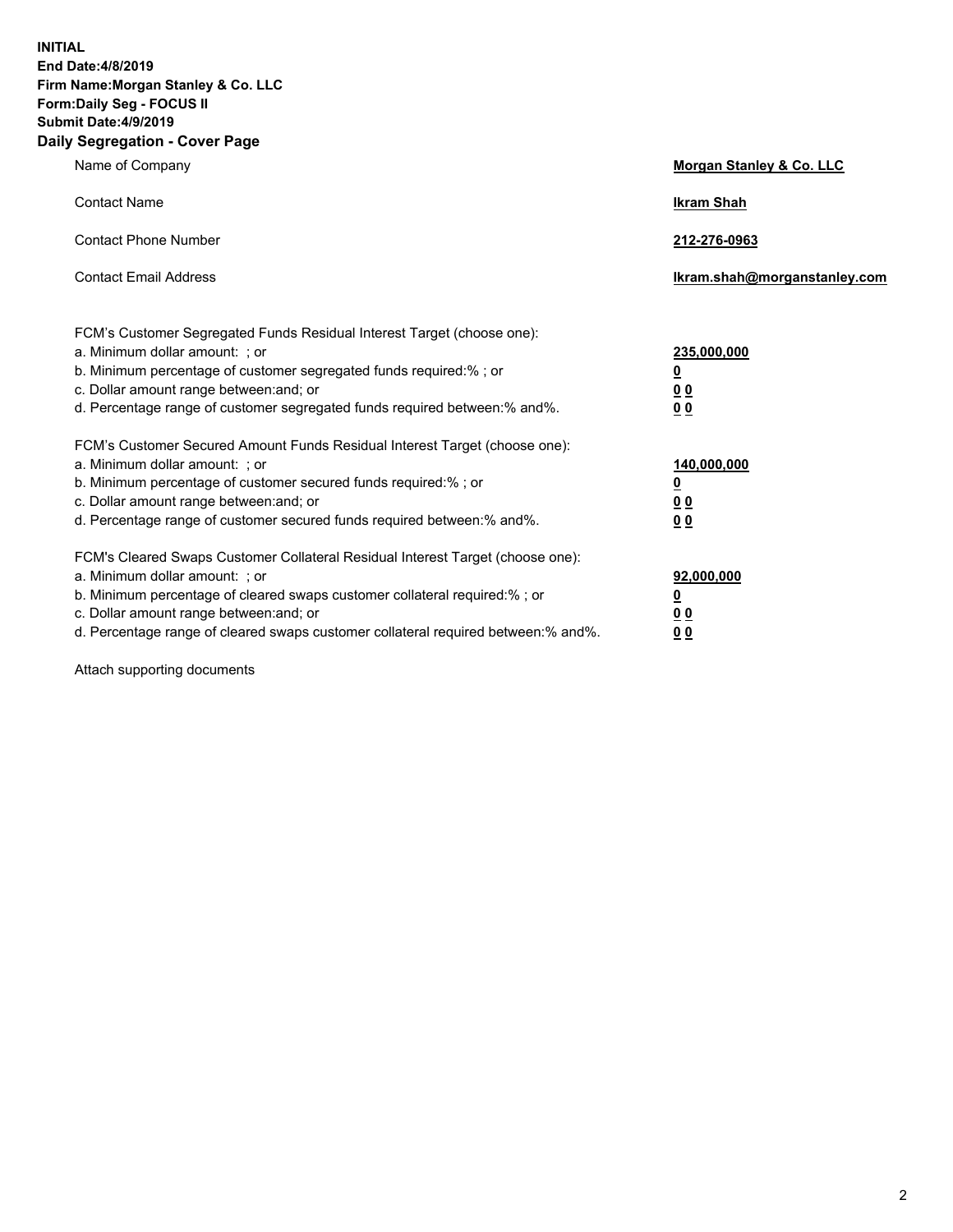## **INITIAL End Date:4/8/2019 Firm Name:Morgan Stanley & Co. LLC Form:Daily Seg - FOCUS II Submit Date:4/9/2019 Daily Segregation - Secured Amounts** Foreign Futures and Foreign Options Secured Amounts Amount required to be set aside pursuant to law, rule or regulation of a foreign government or a rule of a self-regulatory organization authorized thereunder **0** [7305] 1. Net ledger balance - Foreign Futures and Foreign Option Trading - All Customers A. Cash **2,778,860,991** [7315] B. Securities (at market) **2,068,520,075** [7317] 2. Net unrealized profit (loss) in open futures contracts traded on a foreign board of trade **461,125,788** [7325] 3. Exchange traded options a. Market value of open option contracts purchased on a foreign board of trade **8,954,502** [7335] b. Market value of open contracts granted (sold) on a foreign board of trade **-10,726,523** [7337] 4. Net equity (deficit) (add lines 1. 2. and 3.) **5,306,734,833** [7345] 5. Account liquidating to a deficit and account with a debit balances - gross amount **34,715,921** [7351] Less: amount offset by customer owned securities **-33,867,154** [7352] **848,767** [7354] 6. Amount required to be set aside as the secured amount - Net Liquidating Equity Method (add lines 4 and 5) **5,307,583,600** [7355] 7. Greater of amount required to be set aside pursuant to foreign jurisdiction (above) or line 6. **5,307,583,600** [7360] FUNDS DEPOSITED IN SEPARATE REGULATION 30.7 ACCOUNTS 1. Cash in banks A. Banks located in the United States **1,682,136,513** [7500] B. Other banks qualified under Regulation 30.7 **549,578,886** [7520] **2,231,715,399** [7530] 2. Securities A. In safekeeping with banks located in the United States **161,830,843** [7540] B. In safekeeping with other banks qualified under Regulation 30.7 **0** [7560] **161,830,843** [7570] 3. Equities with registered futures commission merchants A. Cash **7,120,791** [7580] B. Securities **0** [7590] C. Unrealized gain (loss) on open futures contracts **345,648** [7600] D. Value of long option contracts **0** [7610] E. Value of short option contracts **0** [7615] **7,466,439** [7620] 4. Amounts held by clearing organizations of foreign boards of trade A. Cash **0** [7640] B. Securities **0** [7650] C. Amount due to (from) clearing organization - daily variation **0** [7660] D. Value of long option contracts **0** [7670] E. Value of short option contracts **0** [7675] **0** [7680] 5. Amounts held by members of foreign boards of trade A. Cash **732,508,520** [7700] B. Securities **1,906,689,232** [7710] C. Unrealized gain (loss) on open futures contracts **460,780,140** [7720] D. Value of long option contracts **8,954,502** [7730] E. Value of short option contracts **-10,726,523** [7735] **3,098,205,871** [7740] 6. Amounts with other depositories designated by a foreign board of trade **0** [7760] 7. Segregated funds on hand **0** [7765] 8. Total funds in separate section 30.7 accounts **5,499,218,552** [7770] 9. Excess (deficiency) Set Aside for Secured Amount (subtract line 7 Secured Statement Page 1 from Line 8) **191,634,952** [7380] 10. Management Target Amount for Excess funds in separate section 30.7 accounts **140,000,000** [7780]

- 
- 11. Excess (deficiency) funds in separate 30.7 accounts over (under) Management Target **51,634,952** [7785]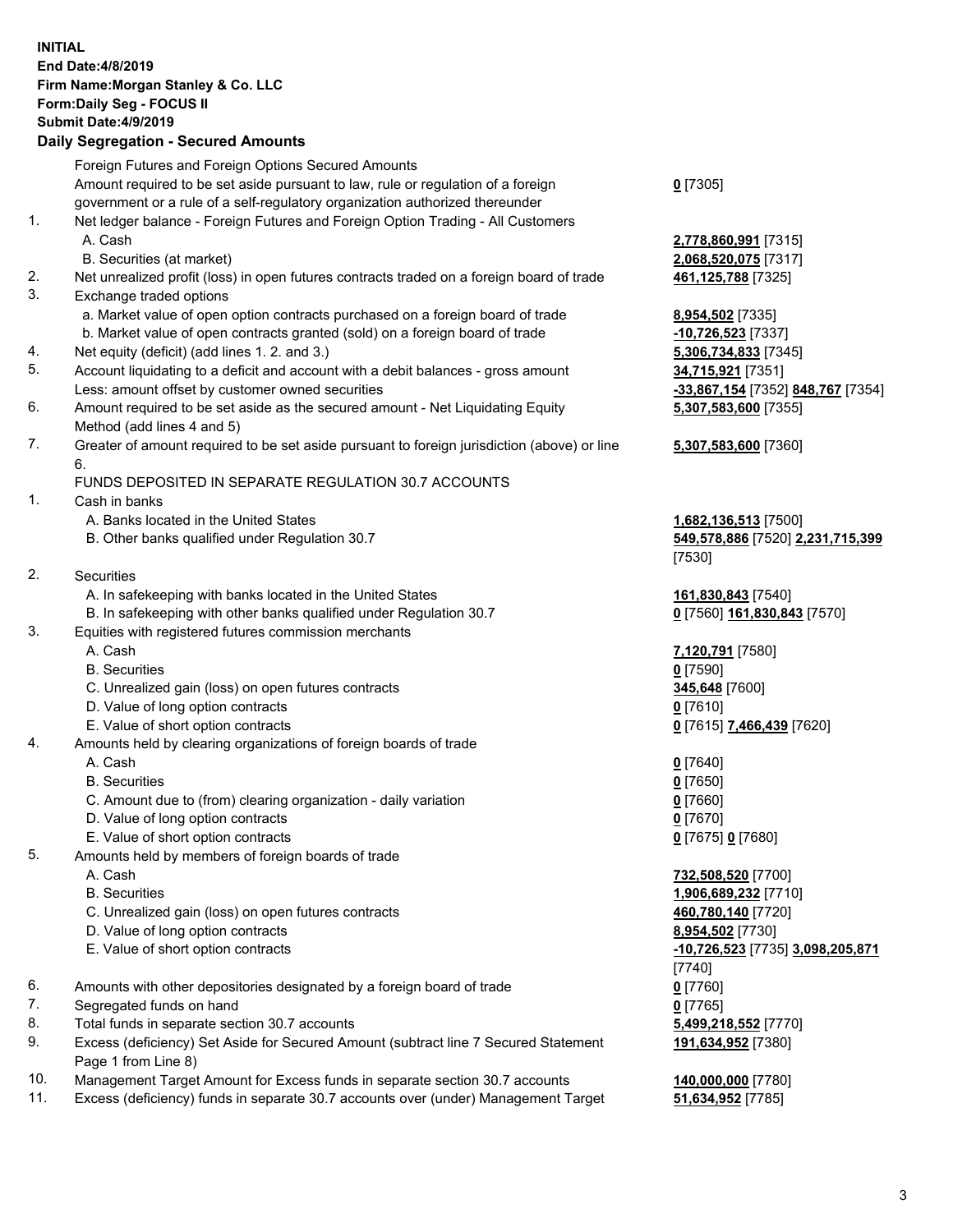**INITIAL End Date:4/8/2019 Firm Name:Morgan Stanley & Co. LLC Form:Daily Seg - FOCUS II Submit Date:4/9/2019 Daily Segregation - Segregation Statement** SEGREGATION REQUIREMENTS(Section 4d(2) of the CEAct) 1. Net ledger balance A. Cash **7,360,378,046** [7010] B. Securities (at market) **6,272,031,571** [7020] 2. Net unrealized profit (loss) in open futures contracts traded on a contract market **2,911,034,109** [7030] 3. Exchange traded options A. Add market value of open option contracts purchased on a contract market **253,413,454** [7032] B. Deduct market value of open option contracts granted (sold) on a contract market **-237,745,054** [7033] 4. Net equity (deficit) (add lines 1, 2 and 3) **16,559,112,126** [7040] 5. Accounts liquidating to a deficit and accounts with debit balances - gross amount **209,892,793** [7045] Less: amount offset by customer securities **-208,779,962** [7047] **1,112,831** [7050] 6. Amount required to be segregated (add lines 4 and 5) **16,560,224,957** [7060] FUNDS IN SEGREGATED ACCOUNTS 7. Deposited in segregated funds bank accounts A. Cash **4,366,262,529** [7070] B. Securities representing investments of customers' funds (at market) **0** [7080] C. Securities held for particular customers or option customers in lieu of cash (at market) **569,931,973** [7090] 8. Margins on deposit with derivatives clearing organizations of contract markets A. Cash **6,075,429,361** [7100] B. Securities representing investments of customers' funds (at market) **0** [7110] C. Securities held for particular customers or option customers in lieu of cash (at market) **5,702,099,598** [7120] 9. Net settlement from (to) derivatives clearing organizations of contract markets **108,015,521** [7130] 10. Exchange traded options A. Value of open long option contracts **253,413,454** [7132] B. Value of open short option contracts **-237,745,054** [7133] 11. Net equities with other FCMs A. Net liquidating equity **9,239,059** [7140] B. Securities representing investments of customers' funds (at market) **0** [7160] C. Securities held for particular customers or option customers in lieu of cash (at market) **0** [7170] 12. Segregated funds on hand **0** [7150] 13. Total amount in segregation (add lines 7 through 12) **16,846,646,441** [7180] 14. Excess (deficiency) funds in segregation (subtract line 6 from line 13) **286,421,484** [7190]

- 15. Management Target Amount for Excess funds in segregation **235,000,000** [7194]
- 16. Excess (deficiency) funds in segregation over (under) Management Target Amount Excess

**51,421,484** [7198]